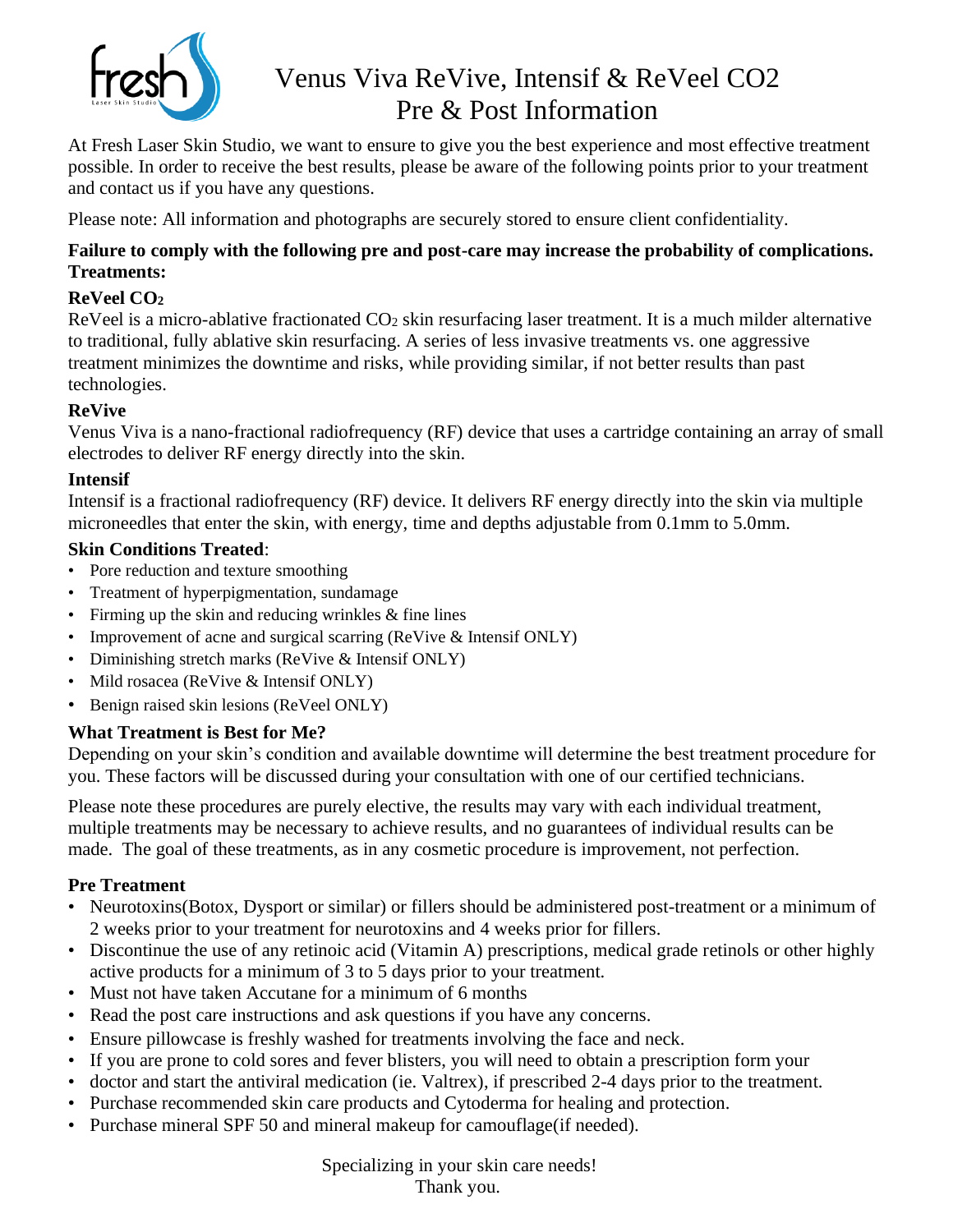

# Venus Viva ReVive, Intensif & ReVeel CO2 Pre & Post Information

#### **Post Treatment Days 1-5**:

- You will need to take the rest of the treatment day off as you will be red immediately after your treatment and sun exposure is not safe, as no makeup or sunscreen is allowed for 24 hours. The majority of people can resume normal activities the following day.
- Ensure your pillow case is clean and change if needed.
- The skin in the treated area will look red and slightly swollen and may feel hot and tight, similar to a sunburn. This is normal and expected.
- After 12-24 hours you may apply a gel icepack to the eye area or other treated areas if necessary.
- For a minimum of 24-48 hours, do not use hot water, washcloths or scrubs, soap, cleansers or lotions, as they may irritate the skin. Only products recommended may be used 24-48 hours after treatment.
- After 12-24 hours only use a GENTLE cleanser and gently cleanse the skin with hands only and pat dry. Do not scrub or rub skin. The old skin will gradually exfoliate, do not scrub.
- Apply a thin layer of Cytoderma(sterile breathable protection) on cleansed skin every night to enhance the healing process. May also be used in am with sunscreen applied on top.
- Wash hands thoroughly before touching your skin. Touch as little as possible and DO NOT PICK! Picking may cause permanent scarring.
- Avoid strenuous exercise, hot tubs and saunas for the first 48-72 hours following treatments.
- Make-up can be applied a minimum of 12-24 hours after the procedure. Use mineral pressed or loose powder only, as liquid makeup can clog the pores and irritate the skin. If using a liquid makeup, do not resume use until 5-7 days post-treatment.
- Do not use any products with active ingredients such as Retin A, medical grade Retinol, Glycolic and Salicylic acid, for a minimum of 5 days. Please ask about your products if you are unsure.
- You may see grid marks (tiny dots) on your skin from the laser or RF treatments that will gradually disappear
- Your skin may feel itchy and tingly during the first week and peeling may be evident.
- Please contact us via email  $(info@freshlaser.ca)$  or phone (403-264-4494) with any questions or concerns you may have after your treatment.

# **General After Care**

- 1. Make-up: mineral only 12 hours post treatment, most resurfacing clients are ready for make-up to hide the pinkness of the skin. It is important that you gently remove all make up that is applied to the skin at night. Do not sleep with make up on the treated area. Continue to use Cytoderma at night.
- 2. Sun Avoidance: Sun avoidance should become a permanent component of your long-term skin care program. Always use a mineral SPF 30 or greater to protect your face, neck, décolleté and hands.
- 3. Long-term Skin Care: In addition to sun avoidance, we suggest all clients use a long-term skin care regime that will optimize the youthful, rejuvenated appearance you will achieve. Maintenance treatments are recommended for continual skin rejuvenation.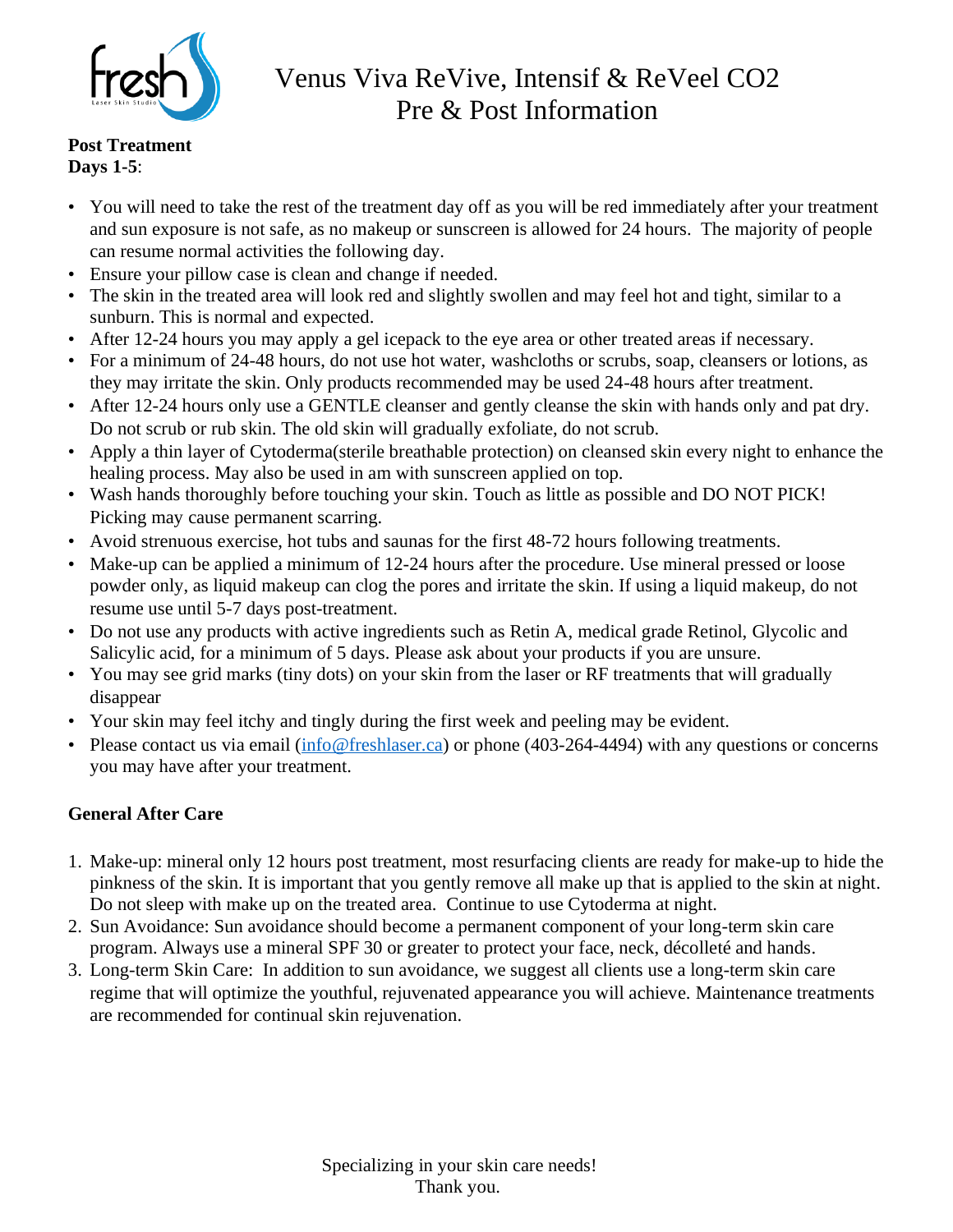

#### **Potential and common side effects that may occur with micro ablative treatments:**

- DISCOMFORT may be mild to moderate, even though a topical anesthetic is applied prior to treatment as some areas are more sensitive than others.
- INFLAMMATION which may include: irritation, itching, pain, bruising, flaking, ingrown hairs, typically subside/fade in 5-7 days.
- ERYTHEMA (redness) and mild to moderate "sunburn" like effects may last for a few hours to 2-5 days
- EDEMA (swelling) of the skin around the treatment site, sensitive skin in treated area and may last 2- 5days
- PIN POINT BLEEDING may be minimal, as all treatments are micro ablative (breaking the skin's surface).
- BLISTERING, SCABBING or CRUSTING may occur and usually takes 4-10 days to heal. More common with the ReVeel  $CO<sub>2</sub>$  treatments.

#### **Complications and adverse reactions, although rare, that may occur with micro ablative treatments:**

- HISTAMINE/HIVES Some people may develop raised papules similar to hives, this usually subsides within a few hours. On rare occasions antihistamines will need to be taken orally for a few days until reaction
- PUSTULES or pimples may develop in the first few days following treatment and gradually subside.
- HYPOPIGMENTATION/HYPERPIGMENTATION: (changes in skin colour) During the healing process there is a slight possibility that thetreated area may become lighter(hypopigmentation) or darker(hyperpigmentation) in colour compared to the surrounding skin. Pigmentary issues may take up to 9-12 months to resolve, but on rare occasion it may be permanenet. Hyperpigmentation can be worsened with sun exposure.
- ALLERGIC REACTION There is an unlikely, but potential risk of allergic reaction to any gel, lotion or topical anesthetic that may be applied to the skin before or after treatment. Such risks include temporary swelling, itching and formation of a rash
- INFECTION Infection is a possibility whenever the skin surface is disrupted, although proper after treatment care should prevent infection. If signs of infection develop such as pain, heat or surrounding redness, please seek medical attention and call our office.
- Prolonged skin sensitivity.
- SCARRING Scarring is a rare occurrence, but is a possibility if the skin is disrupted by picking or other. To minimize chances of scarring, it is IMPORTANT not to pick and that you follow all posttreatment information provided on our website.
- INTRAOCULAR LENSES For Co<sub>2</sub> treatments involving intraocular lenses (under eyelids), there is an unlikely, but potential risk of minor corneal abrasion and/or adverse allergic reaction to numbing drops
- SUN EXPOSURE / TANNING BEDS / ARTIFICIAL TANNING May increase risk of side effects and adverse reactions
- PRE & POST CARE Failure to comply with re and post-care information may increase the probability of complications. Please check our website [www.freshlaser.ca](http://www.freshlaser.ca/) or call 403-264-4494 or email: [info@freshlaser.ca](mailto:info@freshlaser.ca) if you have any questions